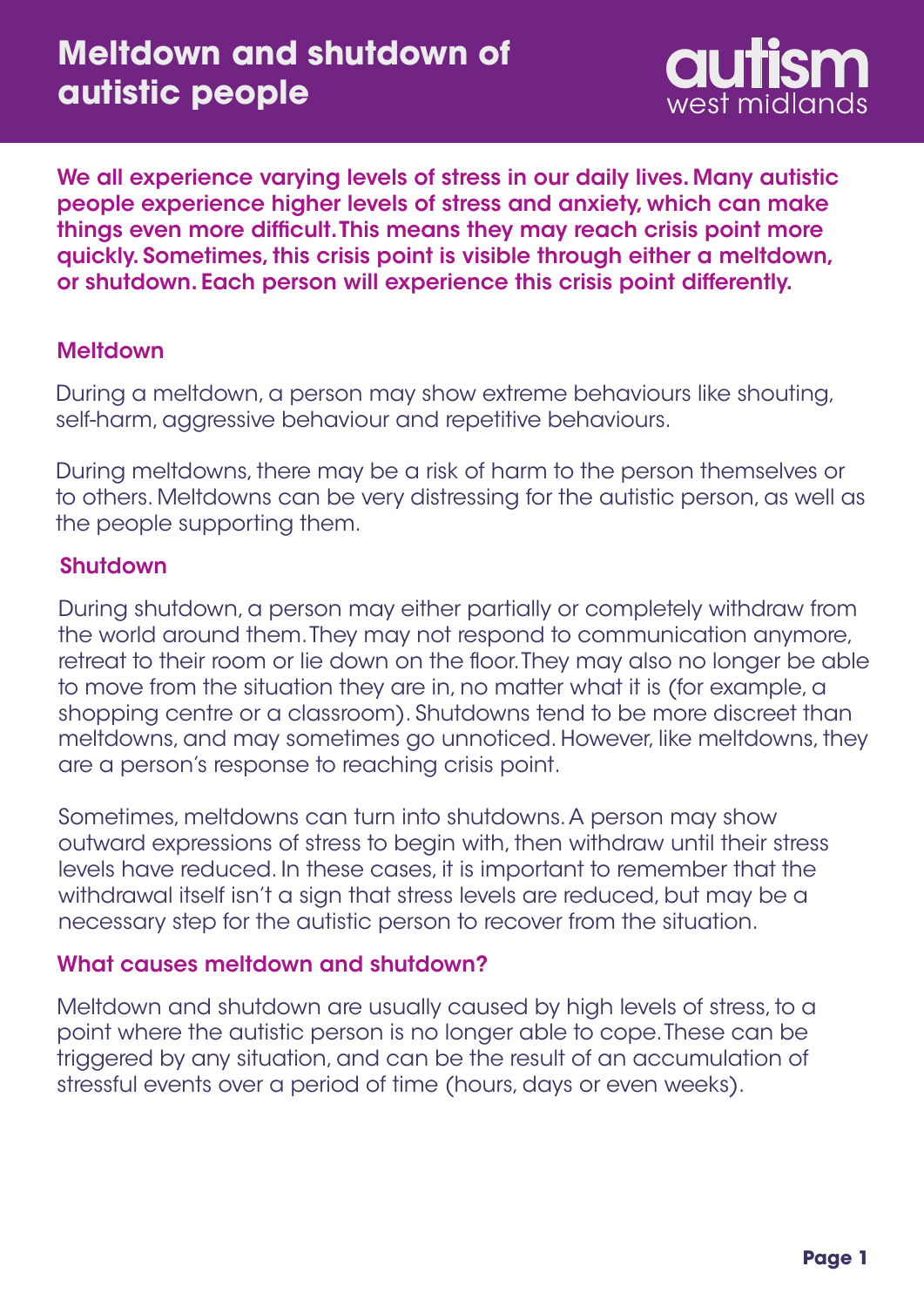# **Meltdown and shutdown of autistic people**



# What causes meltdown and shutdown? (continued)

We are all able to deal with a certain amount of stress. Our days tend to be a combination of stressors and opportunities to de-stress (see diagram). Autistic people tend to start their day with a higher level of stress and anxiety, leaving them with less room to cope with additional stress. So, they may reach crisis point more quickly than others.



#### Common triggers may include:

- Too many demands placed on the autistic person, especially if they are not related to each other. •
- Unexpected changes in plans or routines. •
- Sensory overload. •
- Social overload (being exposed to too much social interaction, this is particularly relevant to shutdown). •

It is important to remember that the final trigger may not be the most significant issue, and may appear 'trivial' without fully understanding the stress and anxiety the autistic person is experiencing.

It is also worth bearing in mind that meltdowns and shutdowns are actually quite similar. Both are extreme reactions to everyday stimuli, both tend to be a result of an accumulation of issues over a prolonged period of time, and both are out of the control of the autistic person.

#### How do I support an autistic person during a meltdown?

- Know the person you are supporting, as each person will need to be supported in their own way. •
- If they are not at risk of harming themselves or others, can you leave them alone? •
- Keep calm. •
- Do not ask them too many questions. •
- Don't tell them to calm down, instead give them guidance on how to. •
- Consider whether you can use their special interests to help them relax. •